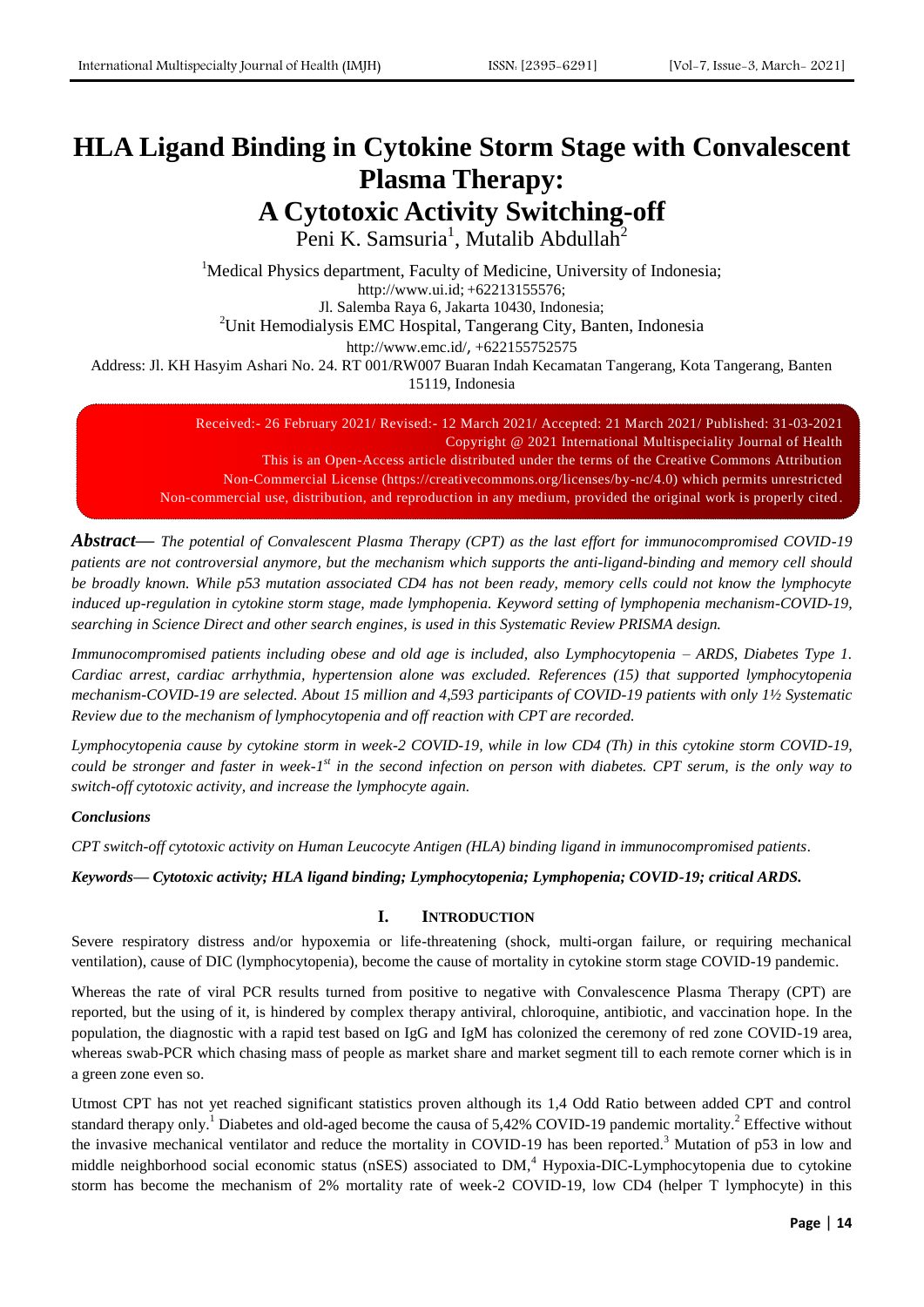cytokine storm period which become an earlier week-1st period in the second infection (faster and stronger reaction).<sup>5</sup> On the other hand while the ligand could be lock by antibody marked by IgG or IgM in Convalescent Plasma Transfusion (CPT), the only way in Old age/ DM COVID-19 management. Hypooxide DIC as the cause of most 2% mortality rate in the COVID-19 pandemic, are ligand base in Diabetic patients.

#### **II. METHOD**

Using keyword of lymphopenia mechanism-COVID-19 searching in Science Direct and other search engines, highly preferred Systematic Review and Meta-analysis design. Lymphocytopenia - ARDS and Diabetes (Type 1 DM is included), besides other immunocompromised patients incl. obese. Cardiac arrests, cardiac arrhythmia, hypertension alone were excluded. PRISMA design is used to get and select the references with support the existence of the lymphopenia mechanism in COVID-19.



**FIGURE 1: Flowchart how to select 15 references that support the lymphopenia mechanism in COFID-19**

## **III. RESULT**

This study of The Systematic Review (SR) included only 1 SR, 1 Observational with Systematic Evaluation, the other is 2 cross-sectional Report, 2 hypotheses, 6 Retrospective (case-control), 3 reviews.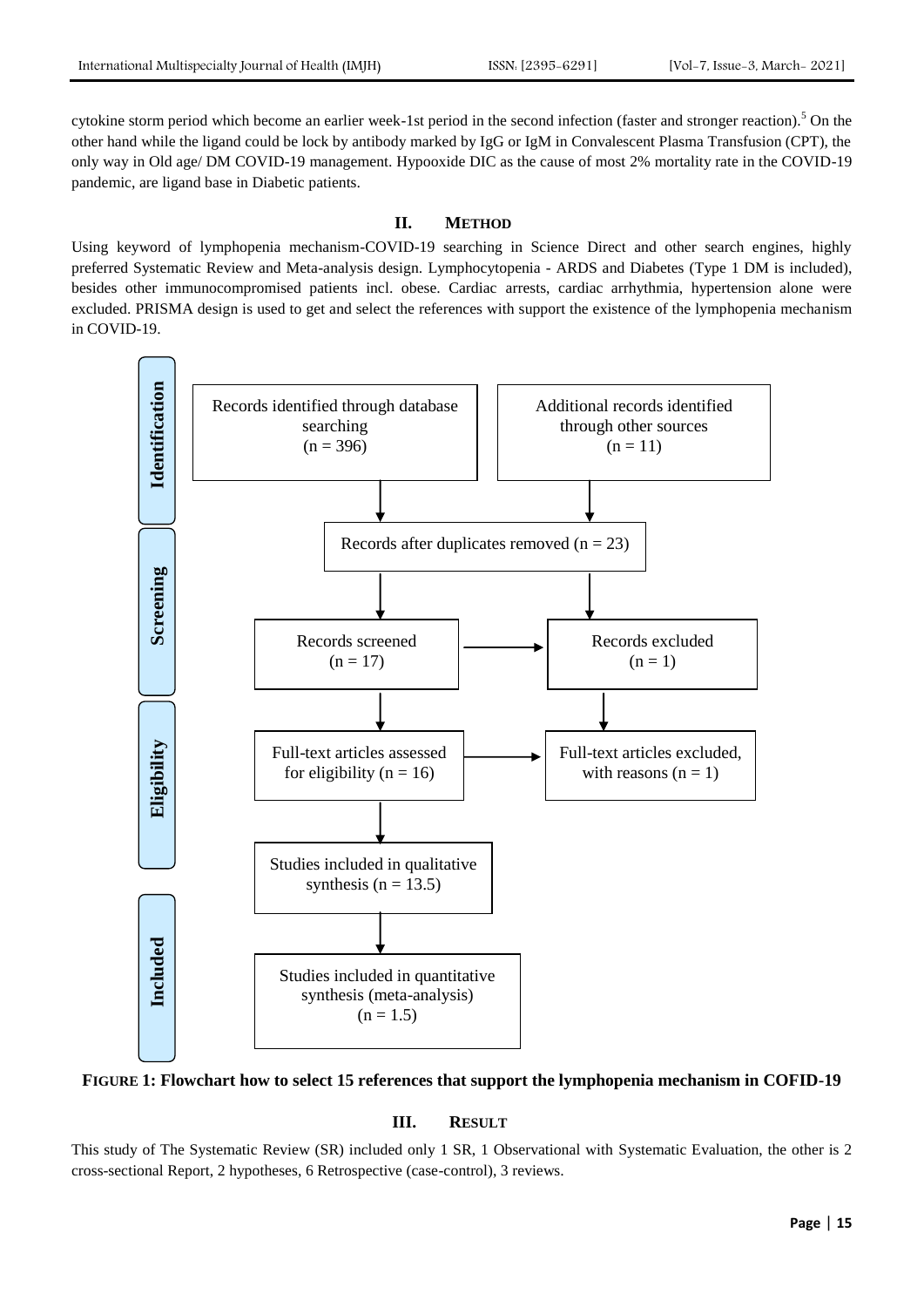|             | <u>F IFTH-TEEN KEFEKENCES LYMPHOPENIA IN COVID-19 WHICH DESCKIBE PROGNOSIS</u> |                                             |                                                                   |                                                                                          |                                                                         |  |
|-------------|--------------------------------------------------------------------------------|---------------------------------------------|-------------------------------------------------------------------|------------------------------------------------------------------------------------------|-------------------------------------------------------------------------|--|
| Ref.<br>No. | <b>Study year Ref</b>                                                          | <b>Design</b>                               | <b>Population</b>                                                 | Lymphopenia                                                                              | <b>CPT</b> and others                                                   |  |
| [6]         | Velavan 2020<br>IJID 95(x):304-7                                               | Cross-sectional                             | ICU pts. 191<br>COVID-19 pts                                      | D-Dimer<br>Lymphopenia                                                                   | Mild vs. severe vs. fatal                                               |  |
| $[7]$       | Bani-Sadr 2020<br><b>Int J Antimicrob</b><br><b>Agents</b> 106077              | Cross-sectional<br>Before, after            | 257 COVID-19 pts.<br>27 March 2020                                | Lymphopenia < $1$ G/L                                                                    | Corticosteroid (vs<br>CPT)                                              |  |
| [8]         | Gupta A 2020<br>Med Hypotheses<br>143(June): 110122                            | Hypothesis                                  | Early clinical<br>course                                          | Lymphopenia<br>$IL-6$<br>TNF- $a \gg$                                                    | receptor antagonist<br>Prostaglandin signaling                          |  |
| [9]         | Zhao Q 2020<br>IJID 96(x): 131-5                                               | SR and MA                                   | 2282 with and<br>without severe                                   | Lymphocyte count-<br>severity                                                            | $<$ 1.5x109/L: severe                                                   |  |
| $[10]$      | Yang J 2020<br>New Microbe New<br>Infect $35(xx)$ :<br>100679                  | Observational<br>Systematically<br>Evaluate | Severe viral<br>pneumonia<br>670/2995<br>15.5 vs. 4.3%            | Lymphopenia-severity<br>and mortality                                                    | Corticosteroid Rx/is<br>highly controversial                            |  |
| $[11]$      | Mozafari 2020<br>Med Hypotheses<br>143 (July): 110111                          | Hypothesis                                  | Severe stage                                                      | Lymphopenia and<br>cytokine storms                                                       | NF-KB pathway<br>through var mechanism                                  |  |
| $[12]$      | <b>Khan S 2020</b><br>Saudi Pharm J<br>28(8): 1004-8                           | Retrospective                               | 122 RT-PCR*<br>confirmed pts.<br>asymptomatic or<br>mild symptoms | 5-7 days recovery in mild<br>symptoms fever 76.22%)                                      | Lianhuaqingwen with<br>Arbitol hydrochloride                            |  |
| $[13]$      | Toledo 2020<br>ClinChimActa<br>510(July): 170-176                              | Review                                      | 183 COVID-19 pts.<br>41 SARS-CoV-2<br>pts.                        | Hematological changes<br>incl. Lymphopenia                                               | Fatal respiratory<br>disease                                            |  |
| $[14]$      | Zhang Y<br>2020Thromb<br>Res193<br>(March):110-115                             | Review                                      | 1099 COVID-19<br>pts.                                             | Lymphopenia then<br>thrombocytopenia                                                     | Both as pts. Prognosis<br>with COVID-19                                 |  |
| $[15]$      | Zhang J 2020<br>Brain Behav Immun<br>88(June): 50-8                            | Retrospective                               | 135 Wuhan single-<br>center hospitalized<br>COVID-19 pts.         | Lower absolute<br>lymphocyte count<br>NLR 3.17, slowrec. from<br>lymphopenia             | Good vs. poor Sleep<br>quality of confirmed<br>patients:                |  |
| $[16]$      | Dhama K 2020<br><b>Travel Med Infect</b><br>Dis x(x):101830                    | Review                                      | Almost 15 million<br>of July 22, 2020                             | Lymphopenia,<br>erythrocyte sedimentation<br>rate, CRP, LDH,<br>proinflammatory cytokine | Counter spread,<br>effective vaccine,<br>therapeutics/drugs             |  |
| $[17]$      | Sun D 2020<br>Clin Chim Acta 208<br>$(Apr): 122-9$                             | Retrospective<br>incl. 2 cohorts            | 45 pts severe<br>12 pts no-severe                                 | PBICs: Lymphocyte, B, E<br>decrease, Neutrophil<br>increase                              | Disease-associated<br>phases severe                                     |  |
| $[5]$       | Liu S-p 2020<br>DRCP $167(x)$ :<br>108338                                      | Retrospective                               | 255 pts: 41 ICU                                                   | Lymphopenia<br>Higher IL-6                                                               | ICU/death<br>Diabetes>>                                                 |  |
| $[18]$      | Finelli C 2020<br>Adv Biol Regul<br>77(July):100742                            | Retrospective                               | 46 multicentre CPT<br>in Italy                                    | Lymphopenia                                                                              | Prognostic evaluation                                                   |  |
| $[19]$      | Lv Z 2020Microbes<br>Infect 22(4-5):195-9                                      | Retrospective                               | 354 patients<br>hospitalized<br>in Wuhan                          | IL-6 >, IL-10 >, CRP><br>Leucocytosis<br>Neutropil<br>Lymphopenia                        | Pneumonia outbreak:<br>Critical male vs.<br>females, severe and<br>mild |  |

**TABLE 1 FIFTH-TEEN REFERENCES LYMPHOPENIA IN COVID-19 WHICH DESCRIBE PROGNOSIS**

# **IV. DISCUSSION**

Lymphopenia or lymphocytopenia occurs since early in the clinical course and becomes the severity of the predictor and prognosis of COVID-19 outcome.<sup>8</sup> The association and signaling to be lymphopenia will be discuss started with table 1. References that support the association of lymphopenia mechanism in COVID-19 revealed various pathways such as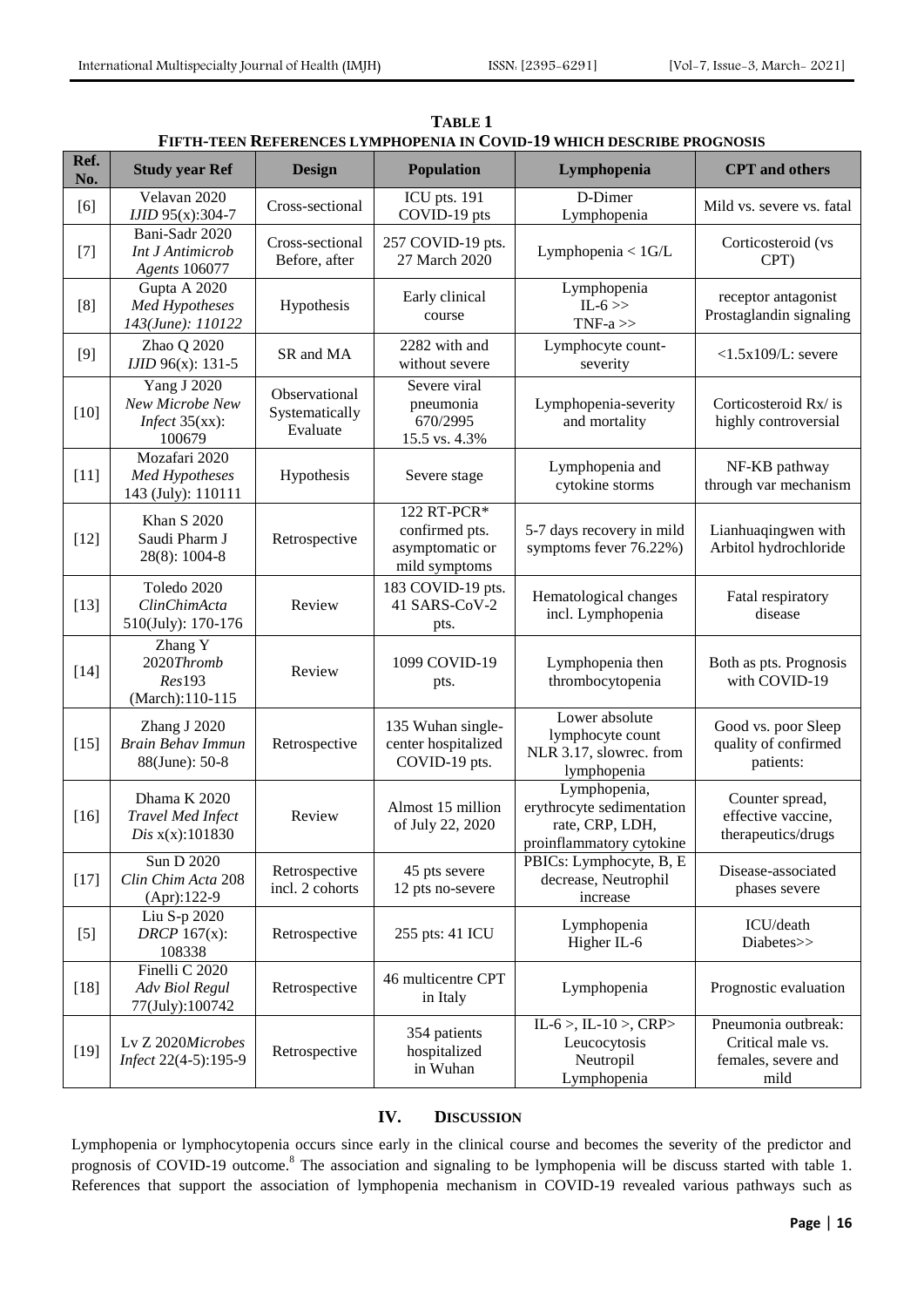corticosteroid,<sup>7</sup> prostaglandin,<sup>8</sup> NF-KB,11Mozafari Lianhuaqingwen,<sup>12</sup> CPT.<sup>18</sup> The successful outcome in using the stuff in stopping the pathways depends on the stage of severity: mild, severe, or critical. Lymphopenia and coagulation abnormalities are useful for prognostic evaluation of critical patients.

### **4.1 Mild COVID-19 and lymphopenia**

The fast incubation and spreading worldwide of COVID-19 then become pandemic and have been associated with a profound impact in clinical practice and hematologic setting. First of all, given the immunosuppressant agent like corticosteroid that is normally administered to patients with cytokine storm, increased the risk of a more severe viral infection. It could be followed by lymphopenia degree.<sup>6</sup> IL-1 and IL-6 is also used in risk stratification to predict severe and fatal hospitalized patients,<sup>6</sup> which mild COVID-19 are self quarantined at home. Comorbid cases will be faster and stronger drop the lymphopenia.<sup>5</sup>

In the outpatient clinics, the mild stage is the major cases, with or without pneumonia, and could also already have lymphopenia used for controlling the severity. The collection of the blood of convalescence plasma therapy, in asymptomatic patients, depends on the rapid test and PCR-swab test, but never lymphopenia status to avoid the transmission of COVID-19.

Finally, other hematologic laboratory alterations have been identified in early and mild infection with relatively low Viral Load (VL), which is thrombocytopenia and coagulation abnormalities. It is also useful for the prognostic evaluation of infected patients. It is 95-98 % self-limited flu common cold. It depends on the ratio of the antibody vs. the VL.

#### **4.2 Severe COVID-19 and HLA ligand binding**

Lymphocyte absolute count  $\langle 1.5x10^9/L \rangle$  is a severe stage of COVID-19.<sup>9</sup> Under the fact that inflammatory mediators are active in individuals with COVID-19, blocking the predominant pathway could be helpful: DPP4 inhibitor.<sup>11</sup> Many therapies in this stage are controversial and increased the lymphopenia, the hospitalized patients become in fatal risk: critical risk.

#### **4.3 Critical stage with high N/L ratio in diabetes patients**

Patients with KIR6.2Sur 1 mutation, such as in diabetes patients, become un-discharged/died group suffered from decreased counts of total T lymphocytes, CD4 + T lymphocytes, CD8 + T lymphocytes, as well as NK cells at 2 weeks after treatment.<sup>17</sup>

Neutrophil increased and lymphocyte decrease in aggravated phase.<sup>19</sup>

#### **4.4 The mechanism of antibody monoclonal of COVID-19**

Stop the IL-1 signaling, mitigate the IL-6 signaling and other signaling pathways become the principal of COVID-19 therapies. Hyperglycemia is a strong predictor of poor prognosis in COVID-19.<sup>5</sup> Antigen-presenting cells (APC) and transferred to the APC surface by exosome where it can be recognized by helper T lymphocytes. Usual 1st-week infection or free weakly bound peptide fragments are not recognized, and this is the principle of a subsequent immune response, free cytotoxic reaction, then a cytotoxic response in the second week.

Pleiotropic effect of IL-1 generated by macrophages,<sup>20</sup> is also known to stimulate proliferation of B and T lymphocytes whereas both produce lymphotoxin and make lymphocytopenia. On the other hand, IL-1 intensify Neutrophil Extracellular Traps (NETs) which protect against mild infection and microbes. Uncontrolled NETs production can cause acute lung injury (ALI) and acute respiratory distress syndrome (ARDS), coagulopathy, multiple organ failure, and autoimmune disease, $20$ which the ARDS till multi-organ failure highly reported in diabetes patients.<sup>21,22,23,24,25,26,27</sup> This 2nd-week sign is faster and in more powerful reaction in the second COVID-19 infection. Alveolar edema before hemorrhage and fibrin exudation in the alveolar spaces indicate the acute phases,<sup>28</sup> is also due to the KIR6.2Sur1 mutation in Diabetes patients.<sup>29</sup> The severity of the fibrosis depends on the onset and duration of the disease. $^{28}$ 

CPT will be the only ligand rich that could bind the viral antigen act as ligand and will switching-off the cytotoxic activity when others could not be handle by normal standards of care.<sup>18,30</sup>

## **V. LIMITATION**

Experience with the survivors of ARDS patients, other side effects of steroid therapy,  $31$  chloroquine,  $32$  anti-diabetes agent,  $33,34$  diabetes  $35,36,37,38$  and other comorbid have not been evaluated extensively in COVID-19. Well-controlled vs. poorlycontrolled DM have also risk different in stage of lymphopenia.<sup>38</sup> Well-controlled before and after CPT in the recipient and donor without HLA memory should also be recorded, as with other critical illness, COVID-19 has also been shown to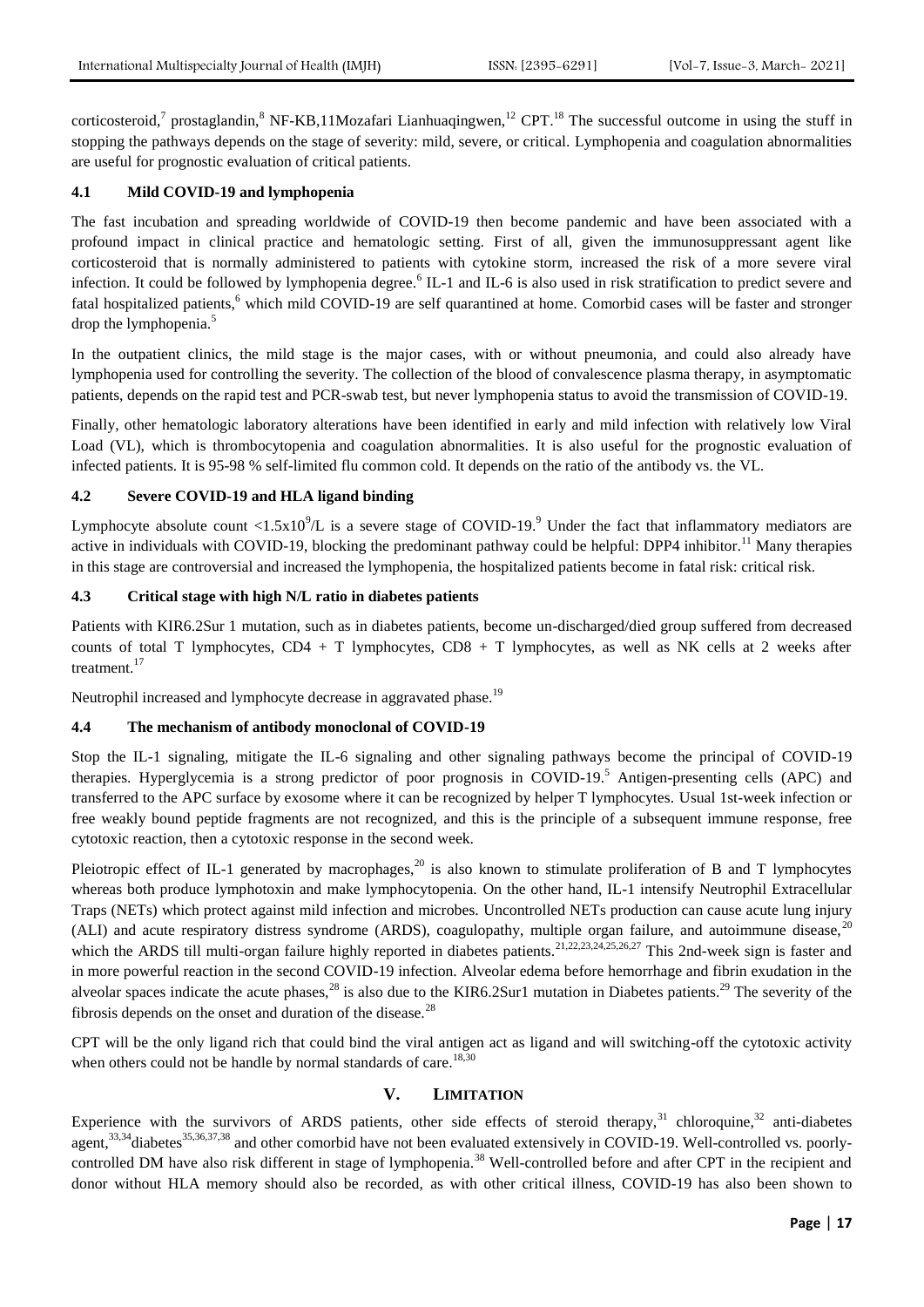worsen multi-organ function, particularly in those with pre-existing metabolic syndrome,<sup>31</sup> and uncontrolled diabetes,<sup>38</sup> Whereas corticosteroid replacement is expected, $39$  chloroquine is controversies and antiviral therapies if considered, antibody binding affinity,<sup>40</sup> IL-6 inhibitors,<sup>41</sup> lymphopenia is a simple and practical way during the course and as target therapy.<sup>9</sup>

#### **VI. CONCLUSION**

Convalescence Plasma Therapy Switch-off cytotoxic activity upon HLA ligand binding is the basic mechanism associated mortality in 2ndweek and 1st-week the second infection of COVID-19 with DM and immunocompromised patients.

#### **ACKNOWLEDGMENT**

To Mirna Nurasri for the editing of the manuscript

#### **CONFLICT OF INTEREST**

None

#### **FUNDING SOURCES**

This research did not receive any specific grant from funding agencies in public, commercial, or not-for-profit sectors.

#### **AUTHORSHIP CONTRIBUTION**

Both authors participated in research design, conducted experiments, performed data analysis/ included, and excluded references in the PRISMA design flowchart. Both wrote or contributed to the writing of the manuscript.

#### **REFERENCES**

- [1] Li L, Hu Y, Tong M, Zheng S, Yang J, Kong Y, Ren L, Wei Q, Mei H, et al. Effect of Convalescent Plasma Therapy on Time to Clinical Improvement in Patients With Severe and Life-threatening COVID-19 A Randomized Clinical Trial. JAMA doi.10.1001/jama.2020.10044.
- [2] Liu J, Zheng X, Huang Y, Shan H, Huang J. Successful use of methylprednisolone for treating severe COVID-19. J Allergy Clin Immunol 2020;74–6.https://doi.org/10.1016/j.jaci.2020.05.021.
- [3] Liu C, Wu C, Zheng X, Zeng F, Liu J, Wang P, et al. Clinical features and multidisciplinary treatment outcome of COVID-19 pneumonia: A report of three cases. J Formos Med Assoc 2020;(xxxx):4–11. https://doi.org/10.1016/j.jfma.2020.04.008.
- [4] Mutalib PS. Aflatoxin B1 Exposure Induced Obesity/Breast Cancer Based in Neighborhood Socioeconomic Status. International Journal of Environmental & Agriculture Research (IJOEAR) 2018;4(10):54-60.
- [5] Liu S, Zhang Q, Wang W, Zhang M, Liu C, Xiao X, et al. Hyperglycemia is a strong predictor of poor prognosis in COVID-19. Diabetes Res Clin Pract 2020;167:108338. https://doi.org/10.1016/j.diabres.2020.108338.
- [6] Velavan TP, Meyer CG. Mild versus severe COVID-19: Laboratory markers. Int J Infect Dis. 2020;95:304–7. https://doi.org/10.1016/j.ijid.2020.04.061.
- [7] Bani-Sadr F, Hentzien M, Pascard M, Andreoletti L, Kanagaratnam L, Pii DJ, et al. Corticosteroid therapy for patients with CoVID-19 pneumonia: a before-after study. Int J Antimicrob Agents. 2020. https://doi.org/10.1016/j.ijantimicag.2020.106077).
- [8] Gupta A, Chander Chiang K. Prostaglandin D2 as a mediator of lymphopenia and a therapeutic target in COVID-19 disease. Med Hypotheses. 2020;143(June):110122. http://doi.org/10.1016/j.mehy.2020.110122.
- [9] Zhao Q, Meng M, Kumar R, Wu Y, Huang J, Deng Y, et al. Lymphopenia is associated with severe coronavirus disease 2019 (COVID-19) infections: A systemic review and meta-analysis. Int J Infect Dis 2020;96:131–5. https://doi.org/10.1016/j.ijid.2020.04.086.
- [10] Yang J, Yang L, Luo R, Xu J. Corticosteroid administration for viral pneumonia : COVID-19 and beyond. New Microbe New Infect. 2020;35(xxxx):100679. https://doi.org/10.1016/j.cmi.2020.06.020.
- [11] Mozafari N, Azadi S, Mehdi-Alamdarlou S, Ashrafi H, Azadi A. Inflammation: A bridge between diabetes and COVID-19, and possible management with sitagliptin. Med Hypotheses. 2020;143(July).http://doi.org/10.1016/j.mehy.2020.110111.
- [12] Khan S, Ali A, Shi H, Siddique R, Nabi G, Hu J, et al. COVID-19 : Clinical aspects and therapeutics responses. Saudi Pharm J 2020;28(8):1004–8.
- [13] Letícia de Oliveira Toledo S, Sousa Nogueira L, das Graças Carvalho M, Romana Alves Rios D, de Barros Pinheiro M. COVID-19: Review and hematologic impact. Clin Chim Acta 2020;510(July):170–6. https://doi.org/10.1016/j.cca.2020.07.016
- [14] Zhang Y, Zeng X, Jiao Y, Li Z, Liu Q, Yang M, et al. Mechanisms involved in the development of thrombocytopenia in patients with COVID-19. Thromb Res 2020;193(March):110–5. https://doi.org/10.1016/j.thromres.2020.06.008.
- [15] Zhang J, Xu D, Xie B, Zhang Y, Huang H, Liu H, et al. Poor-sleep is associated with slow recovery from lymphopenia and an increased need for ICU care in hospitalized patients with COVID-19: A retrospective cohort study. Brain Behav Immun 2020;88(June):50–8. https://doi.org/10.1016/j.bbi.2020.05.075.
- [16] Dhama K, Patel SK, Sharun K, Pathak M, Tiwari R, Yatoo MI, et al. SARS-CoV-2 jumping the species barrier: zoonotic lessons from SARS, MERS and recent advances to combat this pandemic virus. Travel Med Infect Dis 2020;x(x):101830. https://doi.org/10.1016/j.tmaid.2020.101830.